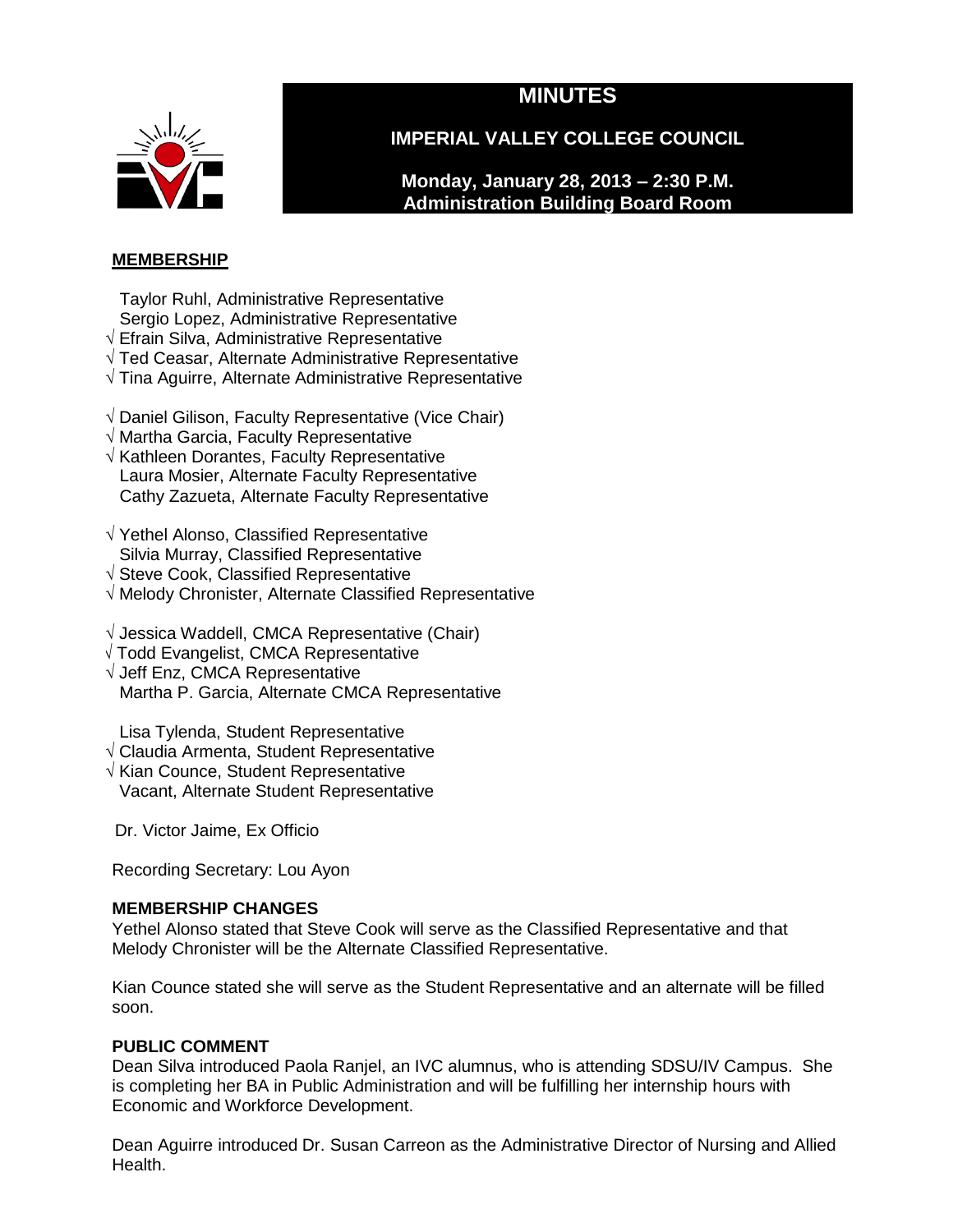# **APPROVAL OF MINUTES DATED DECEMBER 10, 2012**

M/S/C Garcia/Gilison to approve minutes dated December 10, 2012 as presented.

## **AREA REPORTS/UPDATES**

#### College Council Report

Chair Waddell reported on the Special board meeting where Juanita Salas was appointed as the new trustee.

Chair Waddell reported that there are 25 participants on the Wellness Program. Operating hours were adjusted. Committee will be meeting to discuss the optional hours and how to increase the membership attendance. Administrative Dean Gregory added that the IVEBA did approve \$5,000 to assist with the cost and maintenance in its operation. Current membership cost is \$25 per month.

### Measure J and L Report

VP Lau reported on the current renovation of buildings that will be worked on. In April renovations will start on 900 building and is planned to be summer ready. The 500 Building will be removed probably by summer period. Discussion on portable building pursued.

#### Program Review Update

Dean Ceasar reported that the deadline for program review has been moved to February 15. Forms for Academic and Non-Academic programs have been dispersed and are ready to be completed.

#### Budget Update/Financial

VP Lau reported that the Budget instructions will probably be sent out mid February or the beginning of March. He added that this year it would be done differently with the separation of Program Review and the Budget process. VP Lau also added it will be taken to the Finance Committee for their review before sending it out.

#### ASG President Update

Member Counce reported:

- Welcome Back Barbeque was held last Thursday- went well.
- Sweetheart Dance during home game-Feb  $15<sup>th</sup>$
- Health Fair is scheduled for March
- Approved a donation for the Math Tutoring Lab in the amount of \$5,000. Vice Chair Gilison added that the Science, Math, and Engineering Department was grateful and thanked the ASG for their contribution.

President's Update Not present

## **SUB-COMMITTEE REPORTS---None received**

Competitive Athletics Committee Customer Service Committee Environmental Health & Safety Committee Facilities and Environmental Improvement Committee Marketing Committee Policy & Procedure Committee Student Affairs Committee